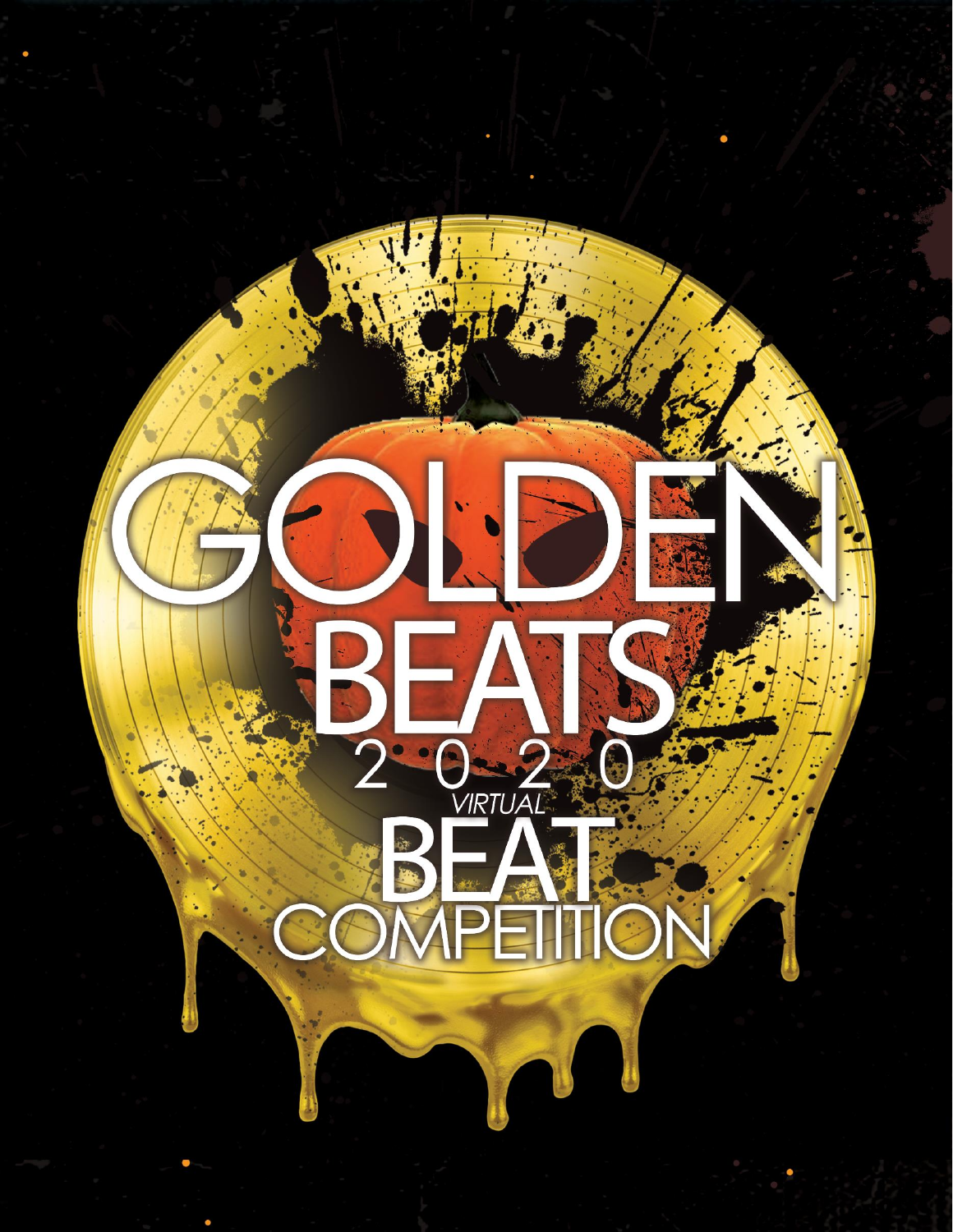

**GOLDEN BEATS 2020 COMPETITION**



Rules & Regulations

On behalf of Synergy Camp, Inc. and The Drumline Network, we would like to thank you for registering for the second annual *"Golden Beats"* beat battle competition. To complete the registration payment, we have provided three (3) payment options for your convenience. Please submit payment **immediately** to complete registration. Failure to submit payment, will disqualify your submission.

### **\$5 GOLDEN POT ENTRY CashApp: \$GoldenBeats Venmo: @GoldenBeats PayPal: https://www.paypal.com/invoice/p/#KVQ329K7KPUSNEP2**

## **Please review the following:**

The competition will consist of two (2) rounds. The top ten (or half of the amount of entries we receive) producers who receive the most votes from round 1 will advance to the *Golden Beats* virtual competition.

**Round 1(Initial submissions):** Each contestant will submit a fully produced track (mp3 format) *Submissions must include a percussion or drumline sample.* This round will be decided by "People's choice" vote. Contestants should encourage fans and followers to visit the provided website to vote for their favorite producer (THIS *SHOULD* BE YOU)

**Round 2:** Each contestant will have **ten (10) minutes** to produce a track using the *provided drum samples.* Participants must video record **THE ENTIRE** session from start to finish to ensure each contestant maintains full integrity. **This video will serve as your performance during the live streamed show so please be creative and provide a high quality video. This will effect the overall outcome of your score. This video can be sent via** *WeTransfer as a MP4 format* **to** thegoldenbeats2020@gmail.com

This round will be decided by votes from a panel of celebrity guest judges.

# **Rules and Regulations**

• You must use a sample containing marching drumline/percussion elements to be eligible for this contest.

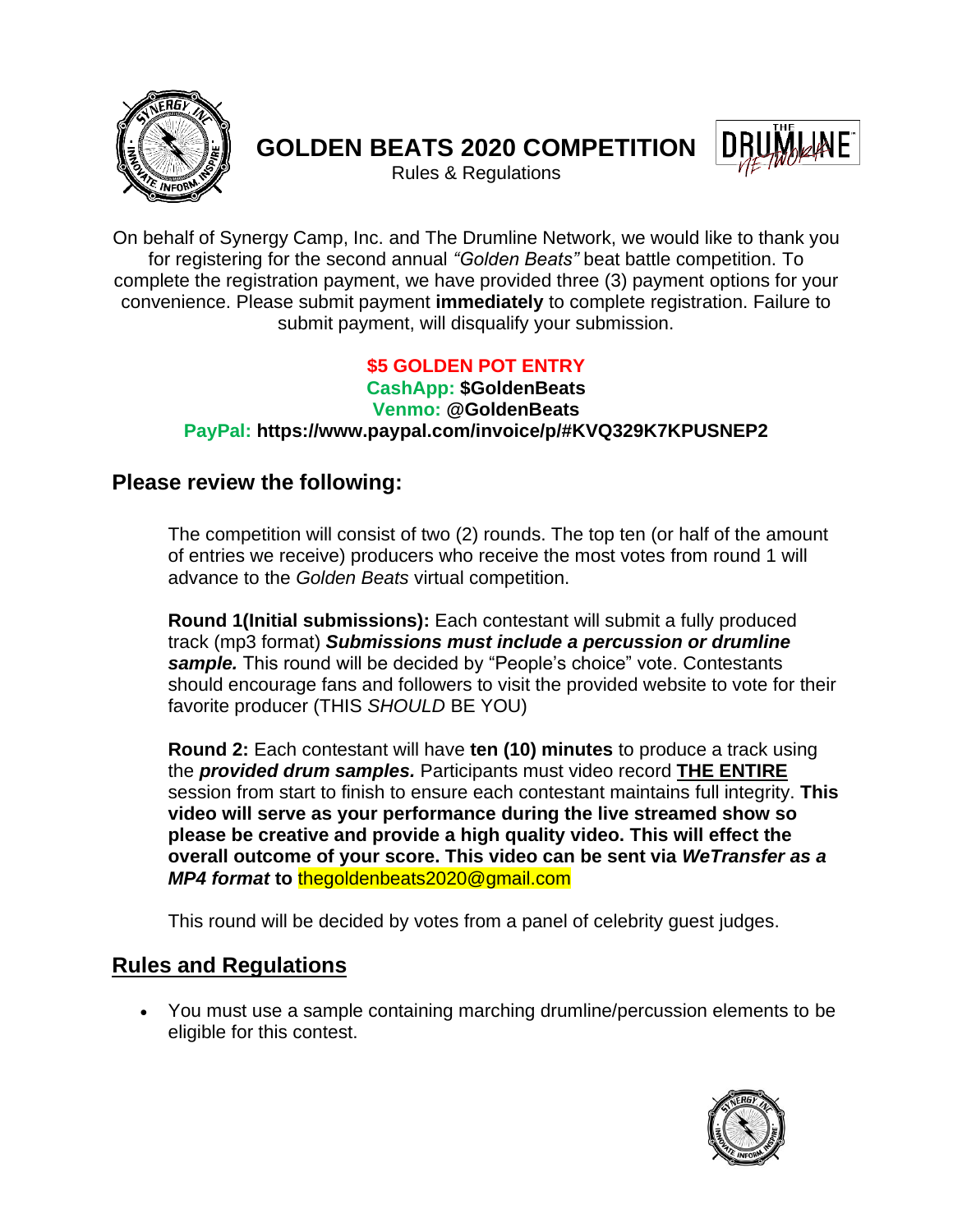- You must be following @SynergyCamp\_Inc, @TheDrumlineNetwork on Instagram to be eligible for this contest.
- No illegal/uncleared samples other than the required percussion samples may be used.
- Submit your original song (mp3 format) with the following title format: **ARTIST NAME – SONG NAME (GOLDEN BEATS COMPETITION)**
- One entry per person/group.
- If you enter as a group, you are not allowed to enter as a solo artist, and vice versa.
- You may not enter the contest if you currently work for, or have ever worked for Synergy Camp Inc. and The Drumline Network
- Synergy Camp, Inc. has the right to disqualify any entry.
- **Round 1** Submissions Deadline: **October 24th at 12:00PM EST**.
- **Round 2** Submissions Deadline: **October 29th at 12:00PM EST**.
- Winner Announcement: **October 31st via "Trick or Beat" FB LIVE**

#### *Please note: We will integrate each contestant's initial mp3 submission into our "Trick or Beat" Live stream showcase as background and transitional music. Producers will receive credit.*

# **Prizes:**

### **Grand Champion:**

- Winner will take home the "*Golden Pot"* cash prize. Your money is on the line and we encourage you to invite all your producer friends to enter the competition. The more, the merrier!
- \$500 Guitar Center Gift card
- KCox sound pack bundle (\$250 Value)
- *Golden Beats* trophy plaque
- Left Field Drum & Break Bonus Pack
- •

## **Runner Up:**

- \$100 Guitar Center gift card
- KCox sound pack bundle (\$150 Value)
- Left Field Drum & Break pack bundle (1 pack)

### **Third Place:**

- \$50 Guitar Center gift card
- Kcox sound pack bundle (\$50 Value)
- Left Field Drum & Break pack bundle (1 pack)